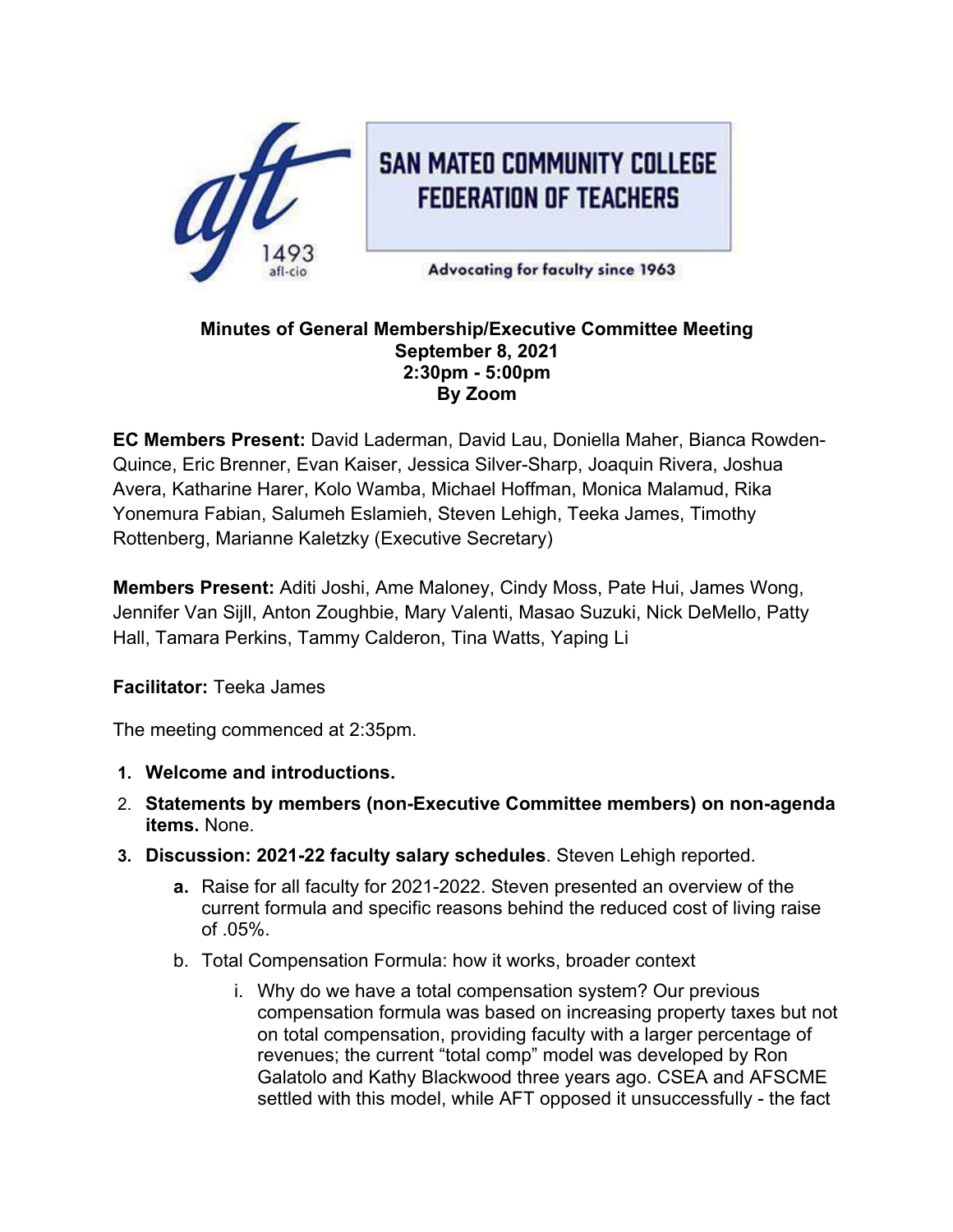finder sided with the District. This year, total comp. did not work to faculty's advantage, however CSEA and AFSCME and CSEA will not receive any raise.

- ii. AFT remains unaware when the increase will be paid or whether administrators will also receive it.
- iii. Members discussed options for negotiating, requesting and/or organizing for an improved raise. It was also noted that over the life of our current contract, AFT successfully negotiated an approximate 10% raise for all faculty.
- c. Adjunct instructor raise for 2021-2022

i. AFT negotiated an additional \$1.5 million on the instructional part-timers salary schedule which translated to a 7.22 % increase in their August 2021 paychecks.

- **4. Informational item: negotiations update and AY 2023-2024 calendar**. Joaquin Rivera reported.
	- a. AFT will survey faculty to gather input on priorities for negotiation for the next contract.
	- b. Campus chairs are requested to resend the calendar to members for input; EC to vote on calendar at October 2021 EC meeting.
- **5. Contract Action Team: purpose of the Contract Action Team, goals for the year.** Katharine Harer, Rika Yonemura- Fabian, Timothy Rottenberg, David Lau, Jessica Silver-Sharp reported.
	- a. CAT explained its purpose and provided a sign-up link for non-EC members present to get involved with organizing. AFT needs more people to join to build our campaigns.
	- b. CAT is considering holding forums around contract issues to receive input from faculty.
	- c. Each campus has faculty members and AFT chapter chairs are now regularly attending CAT meetings, which are open to all faculty and take place Wednesdays at 4pm.
	- d. CAT will continue to focus on class cancellations made in advance of the Fall 2021 semester. AFT leaders have met with individual Trustees on this issue, as well as with President Moreno, who asked the Skyline College Academic Senate to take up the issue.
	- e. Members present described their recent experiences of technical glitches (Banner) and other factors that resulted in prematurely canceled classes as well as lack of transparency by deans around their decision making; that such cancellations have negatively and disproportionately impacted adjunct faculty livelihoods and medical benefits as well as students' educational plans. They called for the union to demand more accountability from administrators.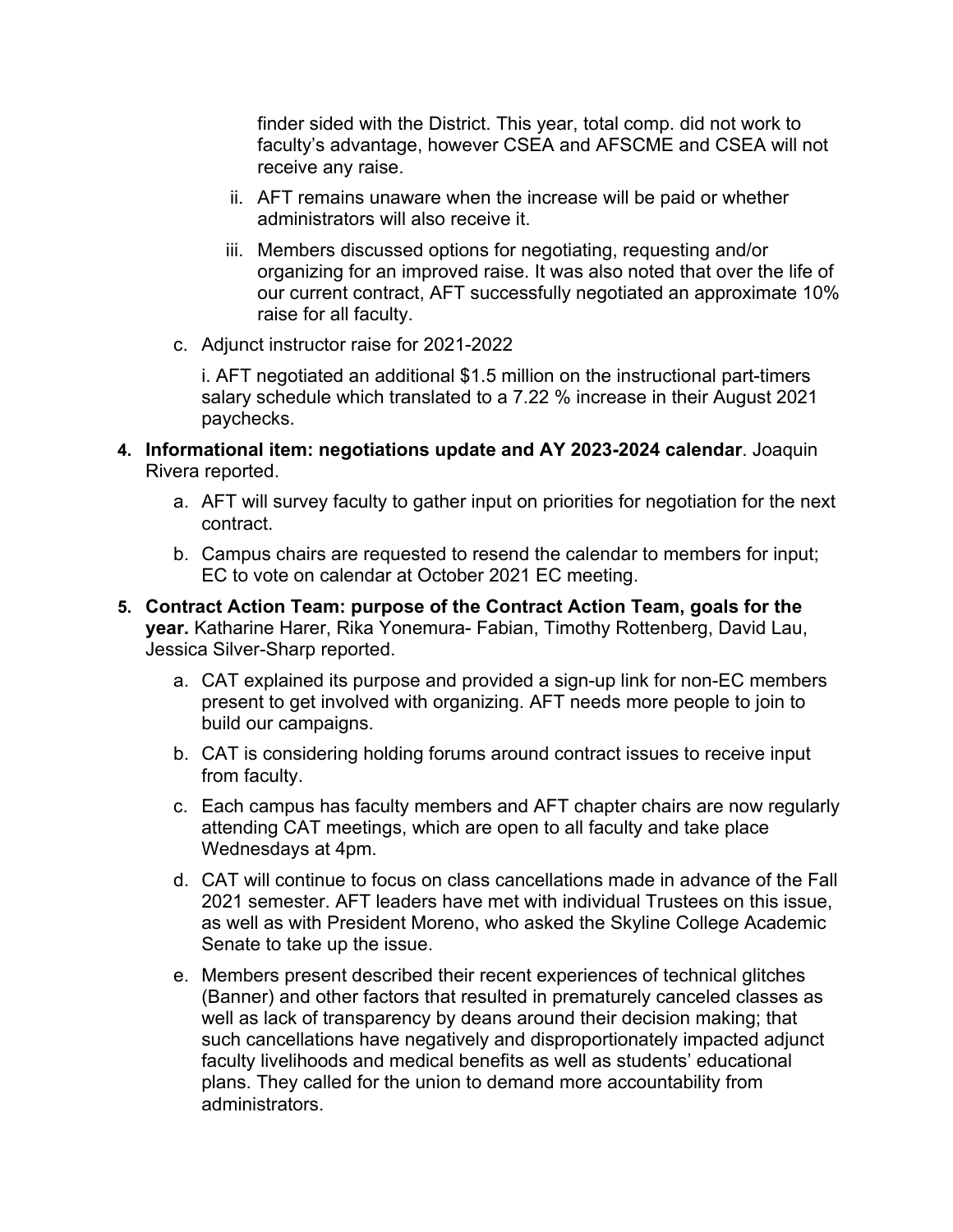f. In the next contract, members asked that AFT consider the work of childcare services coordinators (non-instructional), paid at the special rate and working outside of contracted hours, in comparison to other faculty.

**6. Anti-Oppression Committee (AOC): purpose of the committee, goals for the year.** Rika Yonemura- Fabian, Doniella Maher, and Evan Kaiser reported.

- a. AOC's Vision: Works to improve our workplaces by challenging oppressive working conditions that have a particular impact on individuals of marginalized identities, including people of color, women and non-binary people, people with disabilities, LGBTQ+ individuals, and others.
- b. AOC addresses issues brought to us by faculty, staff, and students, such as the connection between class size and student success. AOC held an August 2021 flex day activity and is forming a task force with District Senate and AFT to explore processes for determining class size. Please contact Rika or Doniella if you would like to join the AOC.
- c. Other project: Anti-gender oppression. This project seeks to create female-to female connecting spaces and to collect information and data on gendered workload.
- d. AOC also has three student members and two classified professional members.

# **7. Organizing for a safe return: update and how to participate; counselors' organizing.** Jessica Silver-Sharp, David Lau, Michael Hoffman

- a. AFT's petition for counselors was signed by more than 300 faculty members and presented to the Board of Trustees on Sept 9, where individual counseling faculty also spoke out. AFT continues to advocate for counselors facing mandatory return to face-to-face work this Fall and regarding their safety concerns for Spring. Interested members are invited to get involved by attending CAT meetings.
- b. Discussions took place on the need for consistent policies across campuses, transparent decision making processes, aspects of safe return to campus that require further clarification, potential use of outdoor space for appointments, and Covid funding for alternate solutions, as well as future actions if petition fails to achieve results.
- c. Health and Safety Committees at each campus are now meeting monthly with AFT reps appointed to each. More than 100 employees attended each summer meeting. Each committee has been asked by the District to review its charge. Faculty are able to provide input, but committees remain mostly ineffectual in implementing real change. More faculty are needed to attend and speak out. Meeting schedules and agendas are posted on each campus Health and Safety Committee website and meeting reminders sent by AFT reps to all faculty in advance of each meeting.

# **8.** *Advocate***: plans for the year and invitation to contributors.** Eric Brenner

a. The Advocate will continue to be published online with plans for printed newsletters undecided.